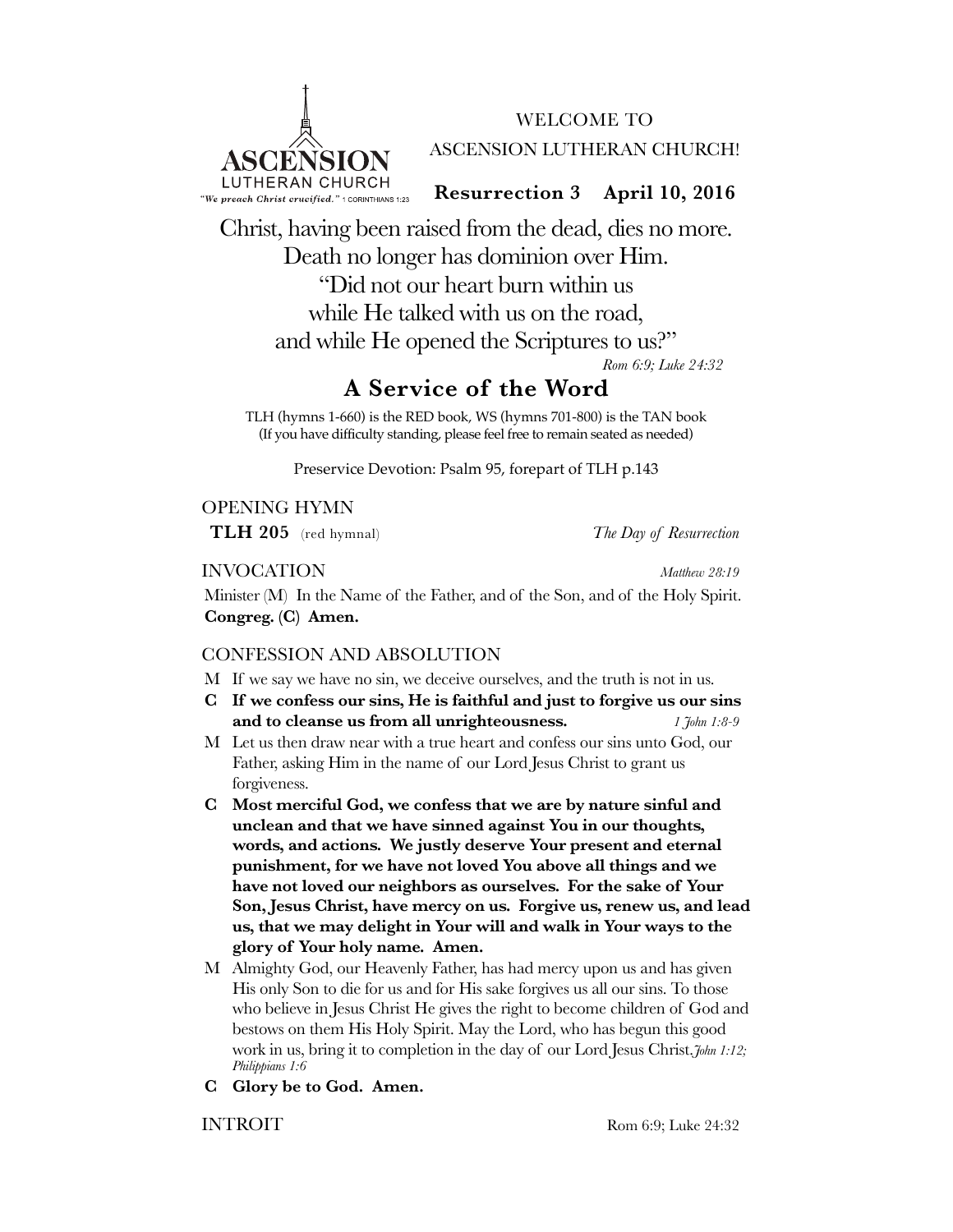- M Christ, having been raised from the dead, dies no more. Death no longer has dominion over Him.
- **C "Did not our heart burn within us while He talked with us on the road, and while He opened the Scriptures to us?"**
- M Lord have mercy upon us.
- **C Christ have mercy upon us.**

GLORIA CHRISTI ~ Glory to Christ

- M Lord have mercy upon us.
- **C Amen.**

#### sing At the Lamb's high feast praise we rious king. who washed in the tide OUT vie to has **us** his wound - ed from side. Al ia! flow ing  $\sim$ lc

Easter triumph, Easter joy, this alone can sin destroy! From sin's pow'r, Lord, set us free, newborn souls in you to be. Alleluia!

Father, who the crown shall give, Savior, by whose death we live, Spirit, guide through all our days: Three in One, your name we praise. Alleluia!

- M The Lord be with you. *Luke 1:28*
- **C And also with you.**

#### COLLECT OF THE DAY

- M Let us pray, … one God, now and forever.
- **C Amen.**

#### FIRST LESSON

#### **Revelation 5:8–14**

<sup>8</sup> Now when He had taken the scroll, the four living creatures and the twenty-four elders fell down before the Lamb, each having a harp, and golden bowls full of incense, which are the prayers of the saints. 9 And they sang a new song, saying:

"You are worthy to take the scroll,

And to open its seals;

For You were slain,

And have redeemed us to God by Your blood

Out of every tribe and tongue and people and nation,

<sup>10</sup> And have made us kings and priests to our God; And we shall reign on the earth."

<sup>11</sup> Then I looked, and I heard the voice of many angels around the throne, the living creatures, and the elders; and the number of them was ten thousand times ten thousand, and thousands of thousands, 12 saying with a loud voice:

"Worthy is the Lamb who was slain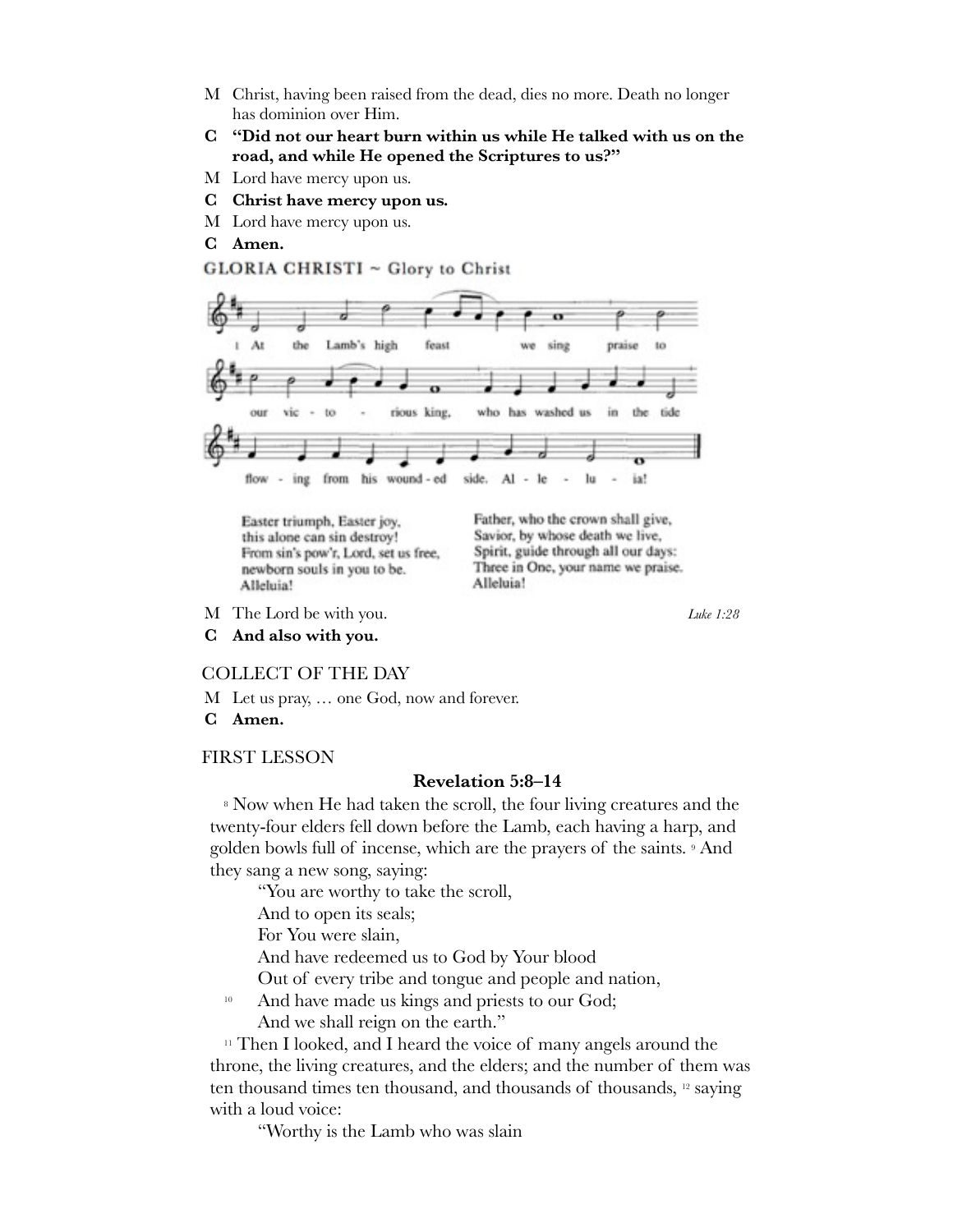To receive power and riches and wisdom,

And strength and honor and glory and blessing!"

<sup>13</sup> And every creature which is in heaven and on the earth and under the earth and such as are in the sea, and all that are in them, I heard saying:

"Blessing and honor and glory and power

*Be* to Him who sits on the throne,

And to the Lamb, forever and ever!"

<sup>14</sup> Then the four living creatures said, "Amen!" And the twenty-four elders fell down and worshiped Him who lives forever and ever.

GRADUAL (rise) Matthew 28:7; Hebrews 2:7; Psalm 8:6

M Go quickly and tell His disciples that He is risen from the dead. Behold, I have told you.

#### **C Hallelujah! Hallelujah!**

M He was made a little lower than the angels; yet He is crowned with glory and honor. He has been given dominion over the works of God's hands; all things have been put under his feet.

#### **C Hallelujah!**

 $\sqrt{\frac{1}{1}}$  Sing (w intro, TLH 190:7)



#### GOSPEL LESSON

- M And this is eternal life, that we know the only true God, and Jesus Christ whom He has sent. *John 17:3*
- **C Glory to You, O Lord!**

#### **John 21:1–14**

1 After these things Jesus showed Himself again to the disciples at the Sea of Tiberias, and in this way He showed *Himself:* 2 Simon Peter, Thomas called the Twin, Nathanael of Cana in Galilee, the *sons* of Zebedee, and two others of His disciples were together. <sup>3</sup> Simon Peter said to them, "I am going fishing."

They said to him, "We are going with you also." They went out and immediately got into the boat, and that night they caught nothing. 4 But when the morning had now come, Jesus stood on the shore; yet the disciples did not know that it was Jesus. 5 Then Jesus said to them, "Children, have you any food?"

They answered Him, "No."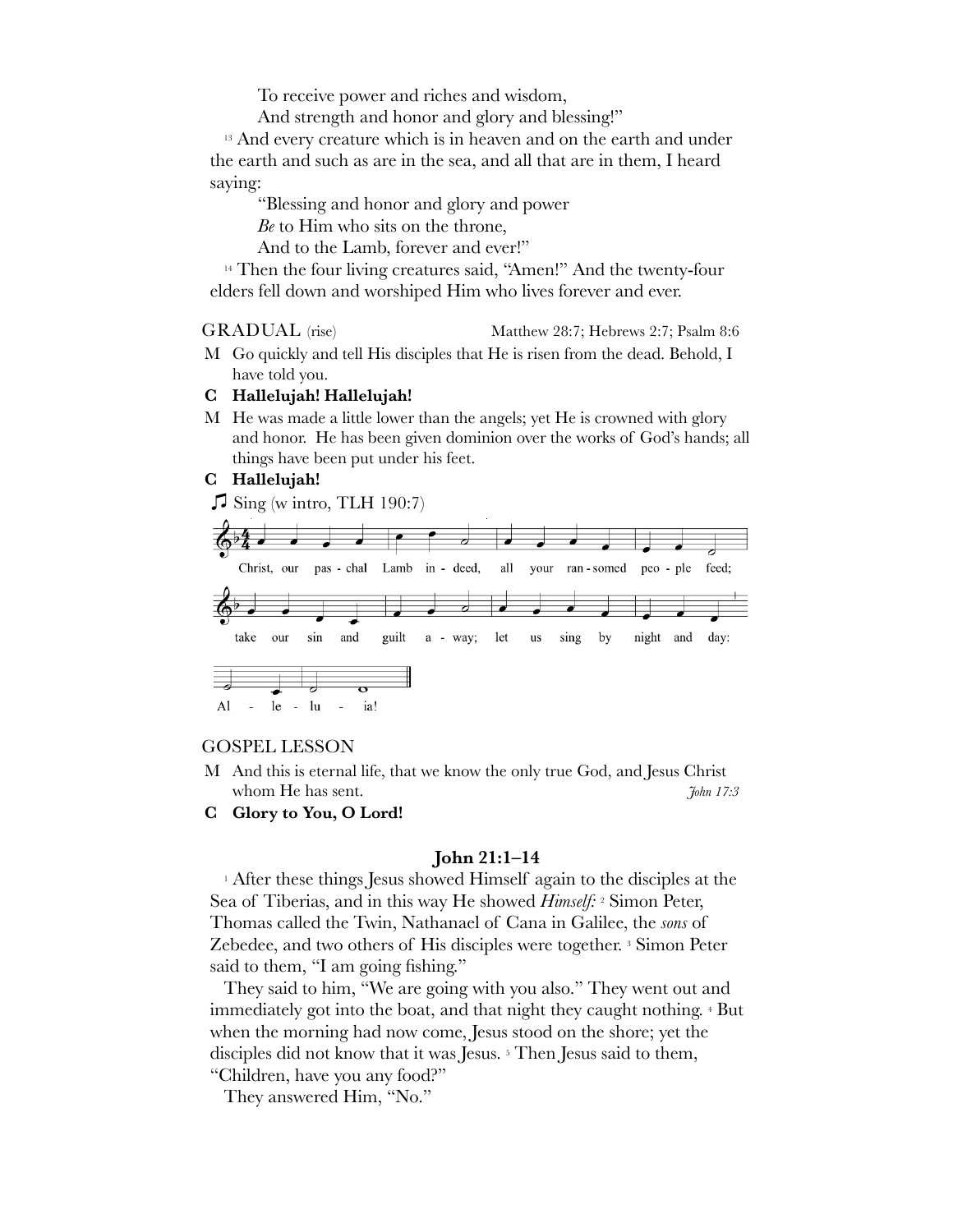6 And He said to them, "Cast the net on the right side of the boat, and you will find *some*." So they cast, and now they were not able to draw it in because of the multitude of fish.

7 Therefore that disciple whom Jesus loved said to Peter, "It is the Lord!" Now when Simon Peter heard that it was the Lord, he put on *his* outer garment (for he had removed it), and plunged into the sea. 8 But the other disciples came in the little boat (for they were not far from land, but about two hundred cubits), dragging the net with fish. <sup>9</sup> Then, as soon as they had come to land, they saw a fire of coals there, and fish laid on it, and bread. 10 Jesus said to them, "Bring some of the fish which you have just caught."

 $11$  Simon Peter went up and dragged the net to land, full of large fish, one hundred and fifty-three; and although there were so many, the net was not broken. 12 Jesus said to them, "Come *and* eat breakfast." Yet none of the disciples dared ask Him, "Who are You?"—knowing that it was the Lord. 13 Jesus then came and took the bread and gave it to them, and likewise the fish.

14 This *is* now the third time Jesus showed Himself to His disciples after He was raised from the dead.

- M These words are written that we may believe that Jesus is the Christ, the Son of God, and that believing, we may have life in His name. *John 20:31*
- **C Praise to You, O Christ!**

| $\rm CREED\sim$               | The Apostles' Creed                          |  |  |  |  |
|-------------------------------|----------------------------------------------|--|--|--|--|
| $\bf C$                       | I believe in God the Father almighty,        |  |  |  |  |
|                               | maker of heaven and earth.                   |  |  |  |  |
|                               | And in Jesus Christ, His only Son, our Lord, |  |  |  |  |
|                               | Who was conceived by the Holy Spirit,        |  |  |  |  |
|                               | born of the virgin Mary,                     |  |  |  |  |
|                               | suffered under Pontius Pilate,               |  |  |  |  |
|                               | was crucified, died, and was buried.         |  |  |  |  |
|                               | He descended into hell.                      |  |  |  |  |
|                               | The third day He rose again from the dead.   |  |  |  |  |
|                               | He ascended into heaven                      |  |  |  |  |
|                               | and is seated at the right hand of God       |  |  |  |  |
|                               | the Father almighty.                         |  |  |  |  |
|                               | From there He will come to judge             |  |  |  |  |
|                               | the living and the dead.                     |  |  |  |  |
| I believe in the Holy Spirit, |                                              |  |  |  |  |
|                               | the holy Christian Church,                   |  |  |  |  |
|                               | the communion of saints,                     |  |  |  |  |
|                               | the forgiveness of sins,                     |  |  |  |  |
|                               | the resurrection of the body,                |  |  |  |  |
|                               | and the life everlasting. Amen.              |  |  |  |  |
|                               |                                              |  |  |  |  |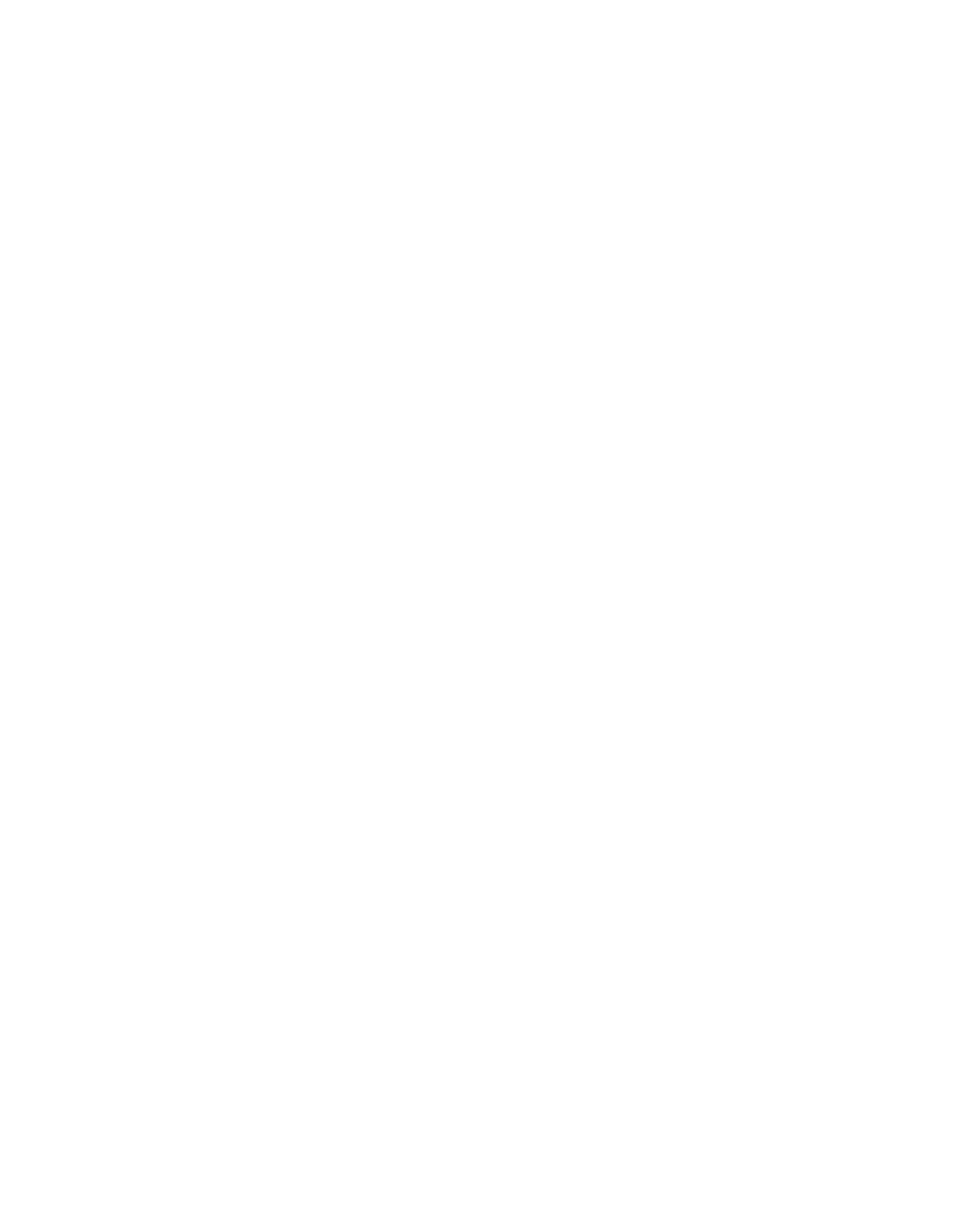#### **Acts 9:1–22**

1 Then Saul, still breathing threats and murder against the disciples of the Lord, went to the high priest 2 and asked letters from him to the synagogues of Damascus, so that if he found any who were of the Way, whether men or women, he might bring them bound to Jerusalem.

<sup>3</sup> As he journeyed he came near Damascus, and suddenly a light shone around him from heaven. 4 Then he fell to the ground, and heard a voice saying to him, "Saul, Saul, why are you persecuting Me?"

<sup>5</sup> And he said, "Who are You, Lord?"

Then the Lord said, "I am Jesus, whom you are persecuting. It *is* hard for you to kick against the goads."

6 So he, trembling and astonished, said, "Lord, what do You want me to do?"

Then the Lord *said* to him, "Arise and go into the city, and you will be told what you must do."

7 And the men who journeyed with him stood speechless, hearing a voice but seeing no one. 8 Then Saul arose from the ground, and when his eyes were opened he saw no one. But they led him by the hand and brought *him* into Damascus. 9 And he was three days without sight, and neither ate nor drank.

10 Now there was a certain disciple at Damascus named Ananias; and to him the Lord said in a vision, "Ananias."

And he said, "Here I am, Lord."

<sup>11</sup> So the Lord *said* to him, "Arise and go to the street called Straight, and inquire at the house of Judas for *one* called Saul of Tarsus, for behold, he is praying. 12 And in a vision he has seen a man named Ananias coming in and putting *his* hand on him, so that he might receive his sight."

<sup>13</sup> Then Ananias answered, "Lord, I have heard from many about this man, how much harm he has done to Your saints in Jerusalem. 14 And here he has authority from the chief priests to bind all who call on Your name."

<sup>15</sup> But the Lord said to him, "Go, for he is a chosen vessel of Mine to bear My name before Gentiles, kings, and the children of Israel. 16 For I will show him how many things he must suffer for My name's sake."

<sup>17</sup> And Ananias went his way and entered the house; and laying his hands on him he said, "Brother Saul, the Lord Jesus, who appeared to you on the road as you came, has sent me that you may receive your sight and be filled with the Holy Spirit." <sup>18</sup> Immediately there fell from his eyes *something* like scales, and he received his sight at once; and he arose and was baptized.

<sup>19</sup> So when he had received food, he was strengthened. Then Saul spent some days with the disciples at Damascus.

<sup>20</sup> Immediately he preached the Christ in the synagogues, that He is the Son of God.

21 Then all who heard were amazed, and said, "Is this not he who destroyed those who called on this name in Jerusalem, and has come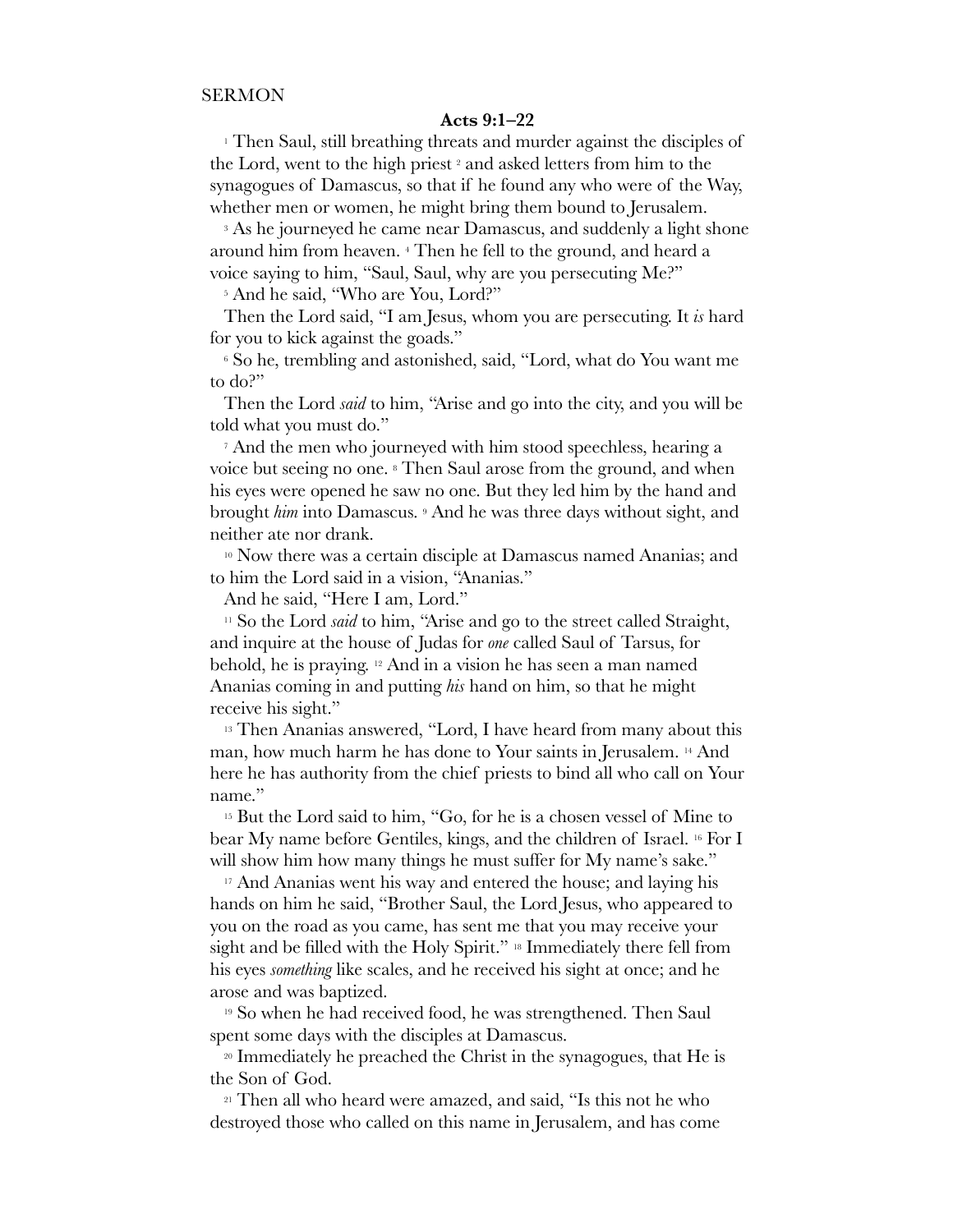here for that purpose, so that he might bring them bound to the chief priests?"

22 But Saul increased all the more in strength, and confounded the Jews who dwelt in Damascus, proving that this *Jesus* is the Christ.

# **The Voice of Christ Changes the Course of Life**

M The peace of God, which surpasses all understanding, will guard your hearts and minds through Christ Jesus. *Philippians 4:7*

### OFFERTORY *Psalm 51:10-12*



#### HYMN

**TLH 207:1-4** (red hymnal) *Like the Golden Sun Ascending*

#### GATHERING OF OUR THANK OFFERING

#### PRAYERS OF THE CHURCH

To God and to the Lamb who alone deserves all glory and honor, we pray in His Spirit for ourselves, for the Church, and for all people. Amen.

Let us thank God: **We thank you, O God, for revealing yourself to us.** Make us to know your love and saving purpose for us through the sending of Your Son, Jesus Christ.

Let us thank Christ: **We thank you, O Christ, for opening the**  Scriptures to us. Make us to understand the Word of God as the only source of truth for our lives and eternal futures.

Let us thank the Holy Spirit: **We thank you, O Spirit, for changing us within**. Create in us a heart to believe all that is written and so enable us to join all the saints in proclaiming the praises of God here and in eternity.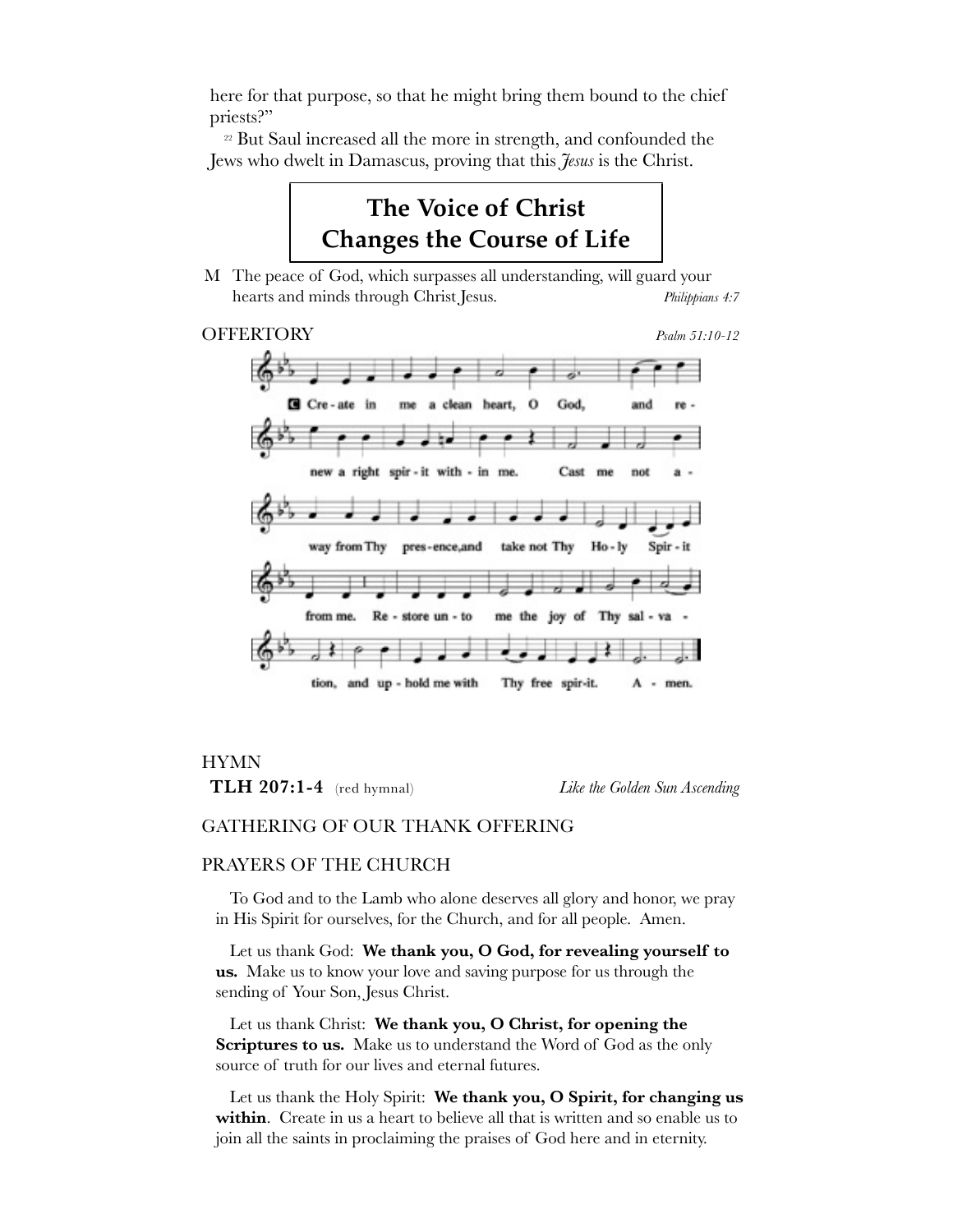Let us pray for ourselves: **help us, O God, for Jesus sake**.Visit us in our sicknesses and times of trial by removing our afflictions where it is Your will to grant relief and strengthening us to endure our afflictions where it is Your will to let them remain. Be with our families as we seek to call upon You in our daily prayers and devotions. Give fathers the encouragement and ability to lead their household by example and by the Word of God. Give mothers the patience and endurance to be faithful servants in their household. Give children the humility and desire to obey their parents and to learn more about You as their heavenly Father.

Let us pray for the Church of Christ: **help us, O God, for Jesus sake**. Raise up and call ministers of the Word to be your instruments and faithfully teach Your word. Give perseverance to those pastors and missionaries who face threats, imprisonment, or physical harm for their testimony. As You did with the Pharisee Saul, reach out with Your Spirit to those who are persecuting Your people and bring them to know You through repentance and faith.

Let us pray for all people: **have mercy on us, O God, for Jesus sake**. Govern us, O Lord, through those who are appointed to positions of authority in this world. Use them as the instruments of your will. Keep them from using their privilege for selfish gain and teach us all to use our vocation for upholding justice and serving our neighbor.

**Our Father, who art in heaven, hallowed be Thy name; Thy kingdom come; Thy will be done on earth as it is in heaven; Give us this day our daily bread; And forgive us our trespasses, as we forgive those who trespass against us; And lead us not into temptation; But deliver us from evil; For Thine is the kingdom and the power and the glory forever and ever. Amen!**

#### BENEDICTION *Numbers 6:24-26*

- M The Lord bless you and keep you. The Lord make His face shine upon you and be gracious unto you. The Lord lift up His countenance upon you and give you peace.
- **C Amen.**

#### CLOSING HYMN

**TLH 207:5-6** (red hymnal) *Like the Golden Sun Ascending*

Liturgical settings from *The Lutheran Hymnal* ©1941, *Lutheran Service Book* ©2006, Concordia Publishing House. Used by permission. License #000013678. Liturgical settings from *The Lutheran Hymnal* ©1941, *Lutheran Service Book* ©2006, Concordia Publishing House. "At the Lamb's High Feast We Sing," tr. Robert Campbell, setting Jan O. Bender. © 1969. Used by permission. All rights reserved. Reprinted under One License.net license # A-A-723598. Gradual Verse: "Christ, our Paschal Lamb, indeed," from "Christ the Lord has Risen Again," by Michael Weisse, Tr. by Catherine Winkworth, Text and Tune: public domain. Offertory and other texts are in public domain. Unless otherwise noted, Scripture quotations taken from the New King James Version ©1982 Thomas Nelson. Used by permission. All rights reserved.

**Welcome!** We wish a warm welcome to our guests this morning. We pray that you have been comforted by the Gospel, that you have grown in the Word, and that you have been encouraged through the Holy Spirit to glorify God by your good works. God gave His only Son that whoever believes in Him has eternal life (John 3:16-17). For more information about our church visit our website at